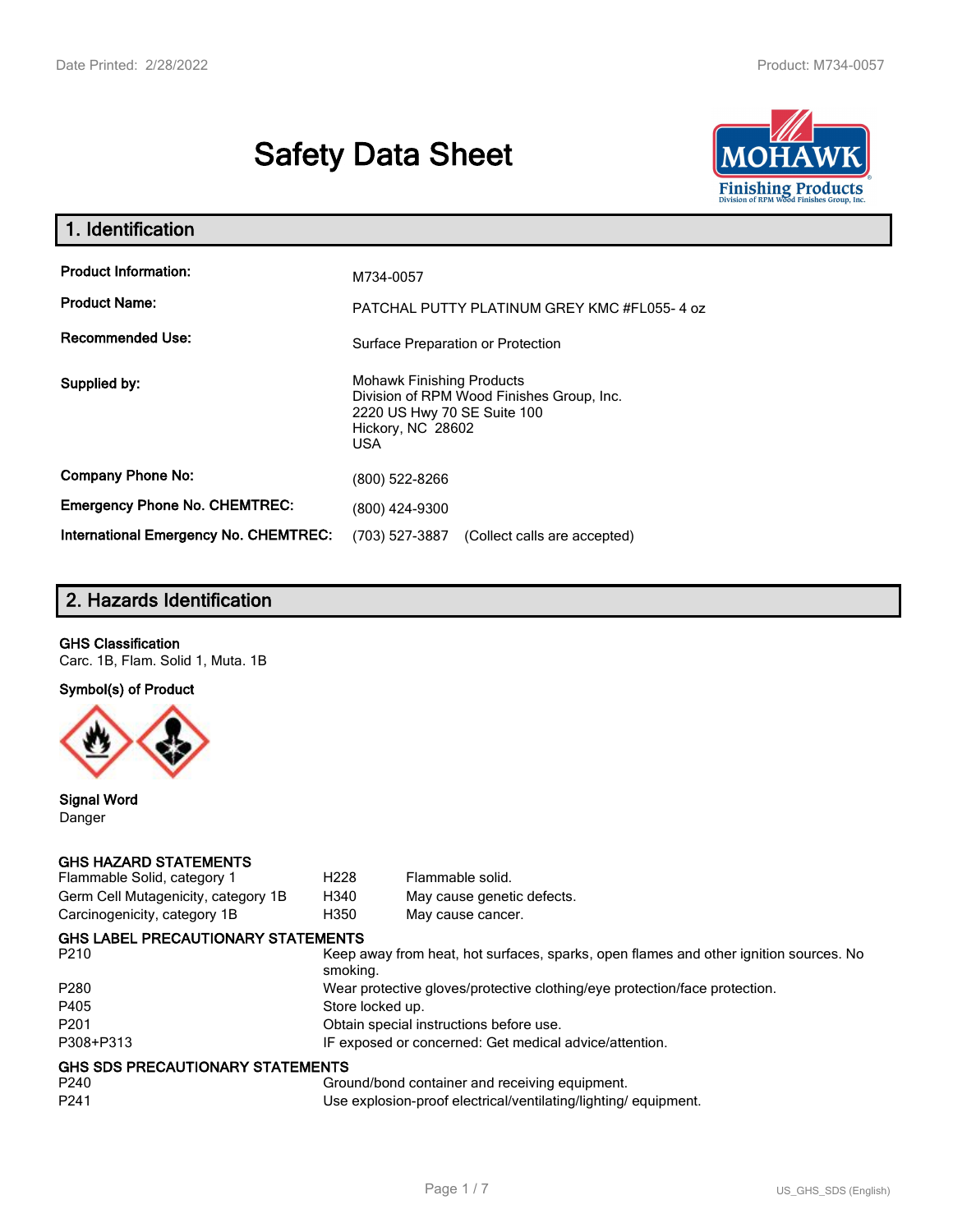# **3. Composition/Information on ingredients**

| <b>Chemical Name</b>         | CAS-No.    | Wt. %      | <b>GHS Symbols</b> | <b>GHS Statements</b> |
|------------------------------|------------|------------|--------------------|-----------------------|
| crystalline silica           | 14808-60-7 | 40-55      | No Information     | No Information        |
| petroleum distillate         | 64742-48-9 | 25-40      | GHS08              | H304-340-350          |
| modified complex hydrocarbon | 64742-60-5 | $2.5 - 10$ | GHS07              | H332                  |
| mixed glycercides            | 68308-54-3 | $2.5 - 10$ | No Information     | No Information        |
| polyethylene wax             | 8002-74-2  | $2.5 - 10$ | GHS07              | H332                  |
| titanium dioxide             | 13463-67-7 | $2.5 - 10$ | GHS08              | H351                  |

The exact percentage (concentration) of ingredients is being withheld as a trade secret.

The text for GHS Hazard Statements shown above (if any) is given in the "Other information" Section.

## **4. First-aid Measures**



FIRST AID - EYE CONTACT: IF IN EYES: Rinse cautiously with water for several minutes. Remove contact lenses, if present and easy to do. Continue rinsing. If eye irritation persists: Get medical advice/attention.

FIRST AID - SKIN CONTACT: IF ON SKIN: Gently wash with plenty of Soap and Water. If skin irritation occurs: Get medical advice/ attention.

FIRST AID - INGESTION: IF SWALLOWED: rinse mouth. Do NOT induce vomiting. IF exposed or if you feel unwell: Call a POISON CENTER or doctor/physician.

FIRST AID - INHALATION: IF INHALED: If breathing is difficult, remove victim to fresh air and keep at rest in a position comfortable for breathing. IF exposed or if you feel unwell: Call a POISON CENTER or doctor/physician.

## **5. Fire-fighting Measures**

**SPECIAL FIREFIGHTING PROCEDURES:** Evacuate all persons from the fire area to a safe location. Move non-burning material, as feasible, to a safe location as soon as possible. Fire fighters should be protected from potential explosion hazards while extinguishing the fire. Wear self-contained breathing apparatus (SCBA) and full fire-fighting protective clothing. Thoroughly decontaminate all protective equipment after use. Containers of this material may build up pressure if exposed to heat (fire). Use water spray to cool fire-exposed containers. Use water spray to disperse vapors if a spill or leak has not ignited. This precaution will help prevent the accumulation of an explosive vapor-air mixture after the initial fire is extinguished.

**FIREFIGHTING EQUIPMENT:** This is a NFPA/OSHA flammable solid. Follow NFPA 400, Chapters 5 and 13 for fire protection and fire suppression. Use a dry chemical, carbon dioxide, or similar ABC fire extinguisher for incipient fires. Water may be used to cool and prevent rupture of containers that are exposed to heat from fire.

## **6. Accidental Release Measures**

#### **ENVIRONMENTAL MEASURES:** No Information

**STEPS TO BE TAKEN IN CASE MATERIAL IS RELEASED OR SPILLED:** Follow personal protective equipment recommendations found in Section VIII. Personal protective equipment needs must be evaluated based on information provided on this sheet and the special circumstances created by the spill including; the material spilled, the quantity of the spill, the area in which the spill occurred, and the training and the expertise of employees in the area responding to the spill. Never exceed any occupational exposure limits. Shut off ignition sources; including electrical equipment and flames. Do not allow smoking in the area. Do not allow the spilled product to enter public drainage system or open waterways.

## **7. Handling and Storage**



**HANDLING:** Avoid inhalation and contact with eyes, skin, and clothing. Wash hands thoroughly after handling and before eating or drinking. In keeping with safe handling practices, avoid ignition sources (smoking, flames, pilot lights, electrical sparks); ground and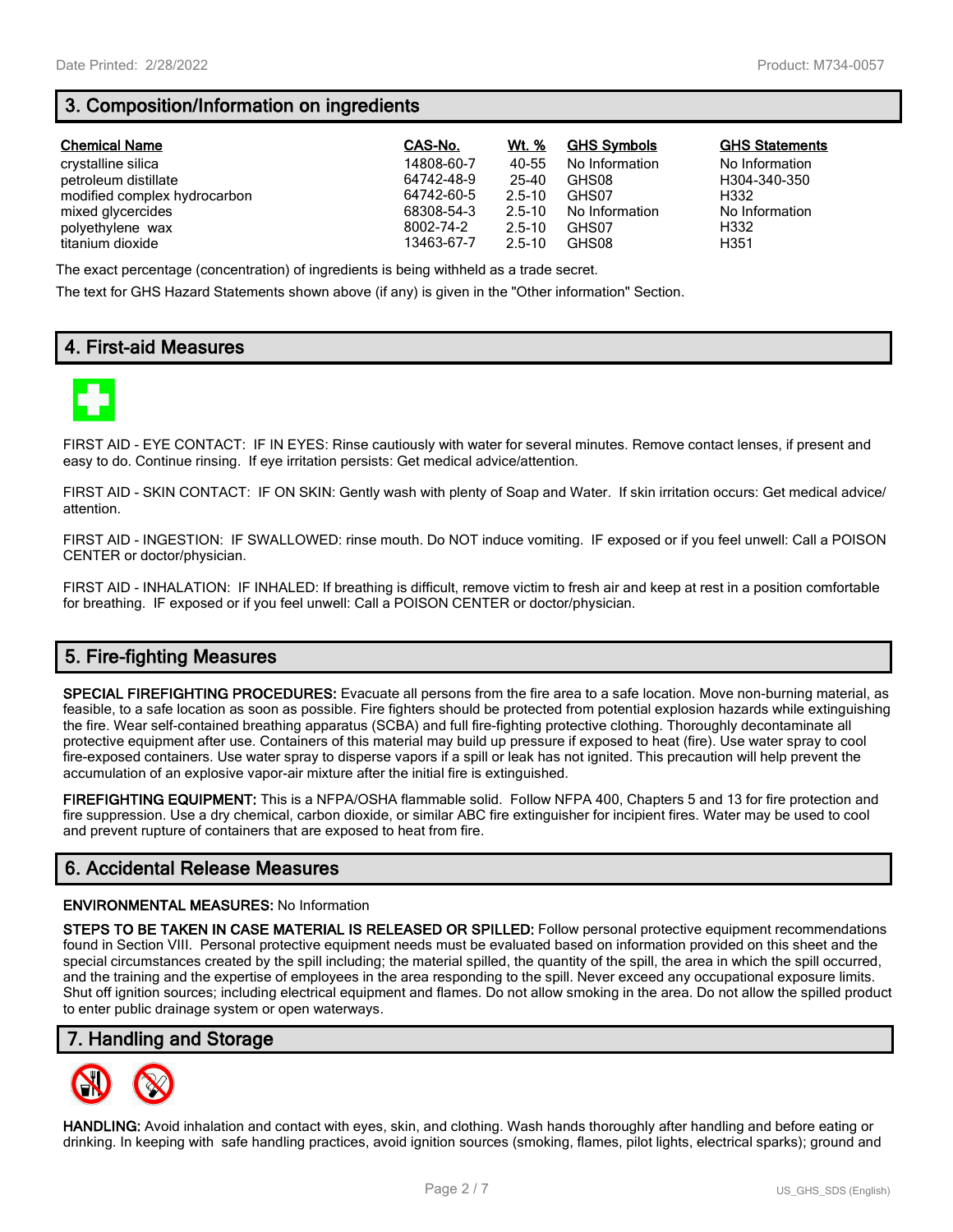bond containers when transferring the material to prevent static electricity sparks that could ignite vapor and use spark proof tools and explosion proof equipment. Empty containers may retain product residue or vapor. Do not pressurize, cut, weld, braze, solder, drill, grind, or expose container to heat, flame, sparks, static electricity, or other sources of ignition. Any of these actions can potentially cause an explosion that may lead to injury.

**STORAGE:** Keep containers closed when not in use. Store in cool well ventilated space away from incompatible materials.

#### **8. Exposure Controls/Personal Protection**

| Ingredients with Occupational Exposure Limits |                         |                       |                     |                         |
|-----------------------------------------------|-------------------------|-----------------------|---------------------|-------------------------|
| <b>Chemical Name</b>                          | <b>ACGIH TLV-TWA</b>    | <b>ACGIH-TLV STEL</b> | <b>OSHA PEL-TWA</b> | <b>OSHA PEL-CEILING</b> |
| crystalline silica                            | $0.025 \,\mathrm{mg/m}$ | N.D.                  | $50 \mu q/m3$       | N.D.                    |
| petroleum distillate                          | N.D.                    | N.D.                  | N.D.                | N.D.                    |
| modified complex hydrocarbon                  | N.D.                    | N.D.                  | N.D.                | N.D.                    |
| mixed glycercides                             | N.D.                    | N.D.                  | N.D.                | N.D.                    |
| polyethylene wax                              | $2 \text{ mg/m}$ 3      | N.D.                  | N.D.                | N.D.                    |
| titanium dioxide                              | 10 mg/m $3$             | N.D.                  | 15 mg/m $3$         | N.D.                    |

**Further Advice: MEL = Maximum Exposure Limit OES = Occupational Exposure Standard SUP = Supplier's Recommendation Sk = Skin Sensitizer N.E. = Not Established N.D. = Not Determined**

#### **Personal Protection**



**RESPIRATORY PROTECTION:** In case of insufficient ventilation wear suitable respiratory equipment.

**SKIN PROTECTION:** Wear chemical resistant footwear and clothing such as gloves, an apron or a whole body suit as appropriate.



**EYE PROTECTION:** Safety glasses



**OTHER PROTECTIVE EQUIPMENT:** No Information



**HYGIENIC PRACTICES:** It is good practice to avoid contact with the product and/or its vapors, mists or dust by using appropriate protective measures. Wash thoroughly after handling and before eating or drinking.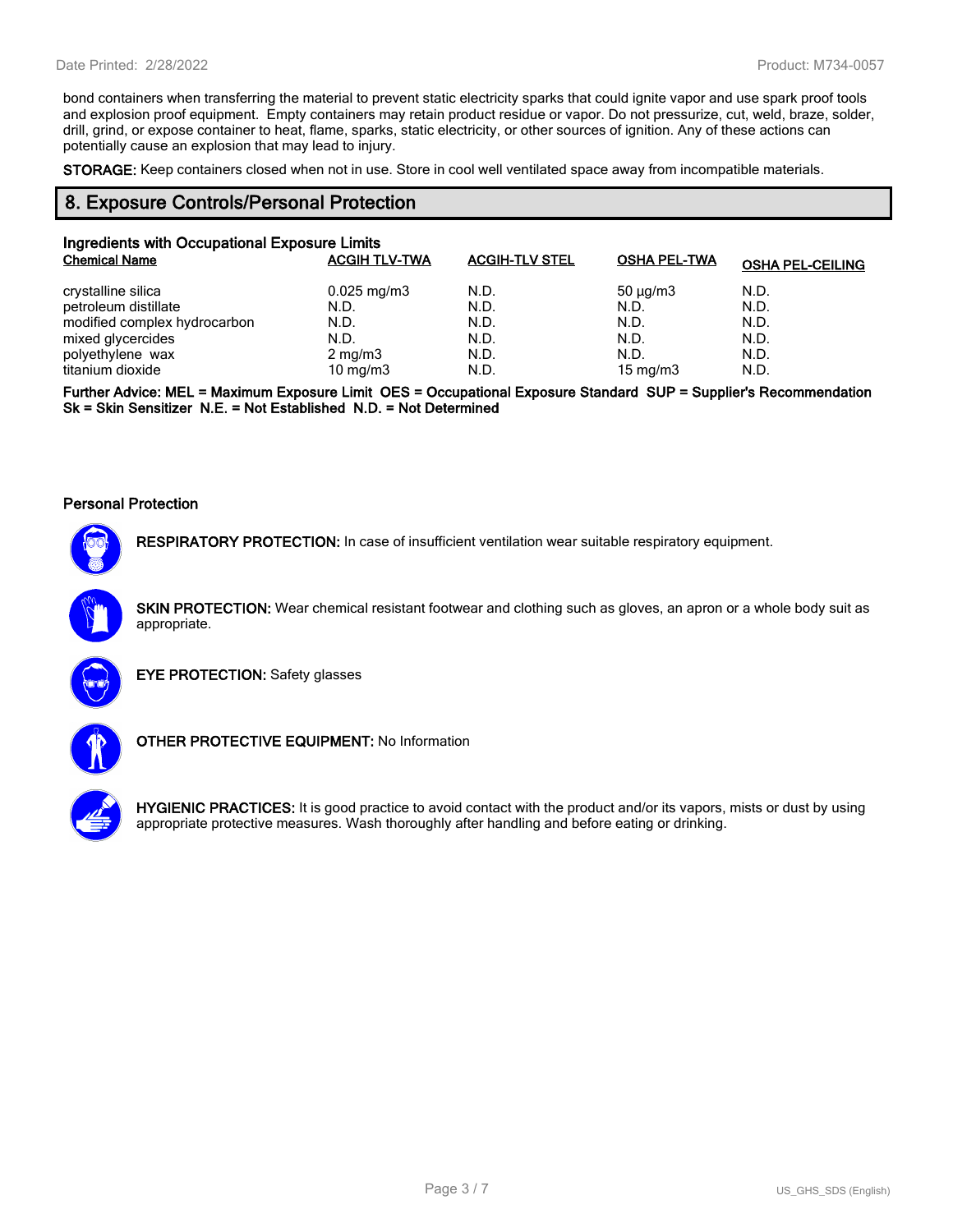**N.I. = No Information**

# **9. Physical and Chemical Properties**

| Appearance:                    | Solid                      | <b>Physical State:</b>                      | <b>SOLID</b>    |
|--------------------------------|----------------------------|---------------------------------------------|-----------------|
| Odor:                          | Oily Hydrocarbon           | <b>Odor Threshold:</b>                      | Not determined  |
| Density, g/cm3:                | 1.277                      | pH:                                         | Not determined  |
| Freeze Point, °F:              | Not determined             | <b>Viscosity:</b>                           | Not determined  |
| <b>Solubility in Water:</b>    | Not determined             | Partition Coefficient, n-octanol/<br>water: | Not determined  |
| Decomposition temperature, °F: | Not determined             | <b>Explosive Limits, %:</b>                 | Not determined  |
| Boiling Range, °F:             | Not determined             | Flash Point, °F:                            | 419 $\degree$ F |
| Combustibility:                | <b>Supports Combustion</b> | Auto-Ignition Temperature, °F:              | Not determined  |
| <b>Evaporation Rate:</b>       | Slower than Diethyl Ether  | Vapor Pressure, mmHg:                       | Not determined  |
| <b>Vapor Density:</b>          | Not determined             |                                             |                 |

## **10. Stability and reactivity**

**STABILITY:** Stable under normal conditions.

**CONDITIONS TO AVOID:** Heat, flames and sparks.

**INCOMPATIBILITY:** Acids, Bases, Oxidizing agents

**HAZARDOUS DECOMPOSITION PRODUCTS:** Not determined.

## **11. Toxicological information**

**Practical Experiences**

**EMERGENCY OVERVIEW:** No Information

**EFFECT OF OVEREXPOSURE - EYE CONTACT:** No Information

**EFFECT OF OVEREXPOSURE - INGESTION:** No Information

**EFFECT OF OVEREXPOSURE - INHALATION:** No Information

**EFFECT OF OVEREXPOSURE - SKIN CONTACT:** No Information

**CARCINOGENICITY:** May cause cancer.

This product contains Titanium Dioxide, which is listed by IARC as possibly carcinogenic to humans (Group 2B). This listing is based on inadequate evidence of carcinogenicity in humans and sufficient evidence in experimental animals. This classification is relevant when exposed to titanium dioxide in dust or powder form only, including cured product that is subject to sanding, grinding, cutting, or other surface preparation activities.

#### **PRIMARY ROUTE(S) OF ENTRY:**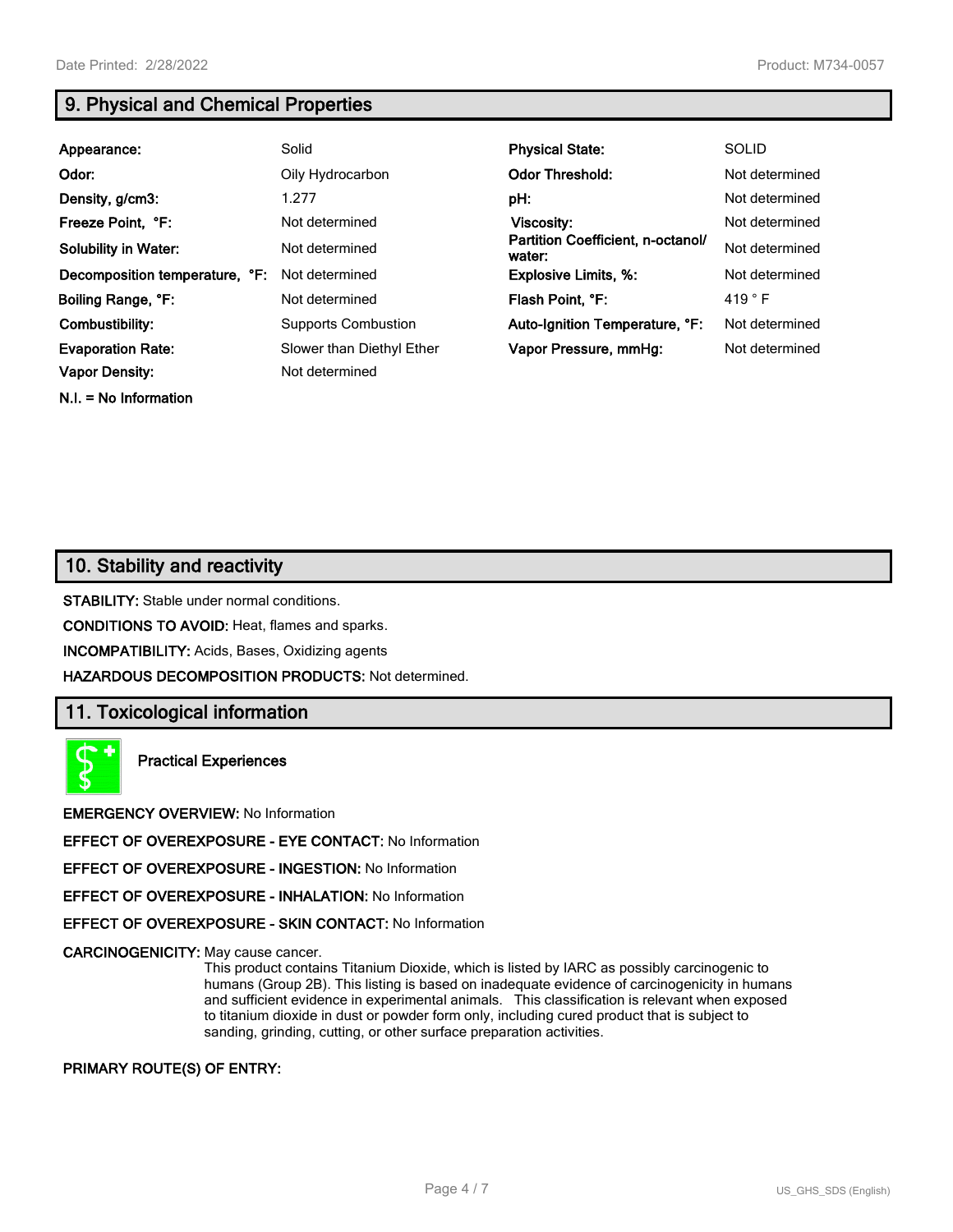#### **Acute Toxicity Values The acute effects of this product have not been tested. Data on individual components are tabulated below**

| CAS-No.    | <b>Chemical Name</b>         | Oral LD50        | Dermal LD50                  | Vapor LC50   |
|------------|------------------------------|------------------|------------------------------|--------------|
| 14808-60-7 | crystalline silica           | >5000 mg/kg      | >5000 mg/kg                  | >20 mg/l Rat |
| 64742-48-9 | petroleum distillate         | >5000 mg/kg Rat  | >3160 mg/kg Rabbit           | >20 mg/L Rat |
| 64742-60-5 | modified complex hydrocarbon | >5000 mg/kg Rat  | >3600 mg/kg Rabbit           | >20          |
| 68308-54-3 | mixed glycercides            | >5001            | >5001                        | >20.1        |
| 8002-74-2  | polyethylene wax             | >3750 mg/kg Rat  | >3600 mg/kg Rabbit           | $>14$ ma/l   |
| 13463-67-7 | titanium dioxide             | >10000 mg/kg Rat | >10000 mg/kg Rabbit >20 mg/l |              |

#### **N.I. = No Information**

## **12. Ecological information**

**ECOLOGICAL INFORMATION:** Ecological evaluation of this material has not been performed; however, do not allow the product to be released to the environment without governmental approval/permits.

## **13. Disposal Information**



**Product**

**DISPOSAL METHOD:** Waste from this material may be a listed and/or characteristic hazardous waste. Dispose of material, contaminated absorbent, container and unused contents in accordance with local, state, and federal regulations.

**STEPS TO BE TAKEN IN CASE MATERIAL IS RELEASED OR SPILLED:** Follow personal protective equipment recommendations found in Section VIII. Personal protective equipment needs must be evaluated based on information provided on this sheet and the special circumstances created by the spill including; the material spilled, the quantity of the spill, the area in which the spill occurred, and the training and the expertise of employees in the area responding to the spill. Never exceed any occupational exposure limits. Shut off ignition sources; including electrical equipment and flames. Do not allow smoking in the area. Do not allow the spilled product to enter public drainage system or open waterways.

## **14. Transport Information**

**SPECIAL TRANSPORT PRECAUTIONS:** No Information

**DOT:** NOT RESTRICTED

**IATA:** NOT RESTRICTED

**IMDG:** NOT RESTRICTED

## **15. Regulatory Information**

## **U.S. Federal Regulations:**

#### **CERCLA - SARA Hazard Category**

This product has been reviewed according to the EPA 'Hazard Categories' promulgated under Sections 311 and 312 of the Superfund Amendment and Reauthorization Act of 1986 (SARA Title III) and is considered, under applicable definitions, to meet the following categories:

Fire Hazard, Chronic Health Hazard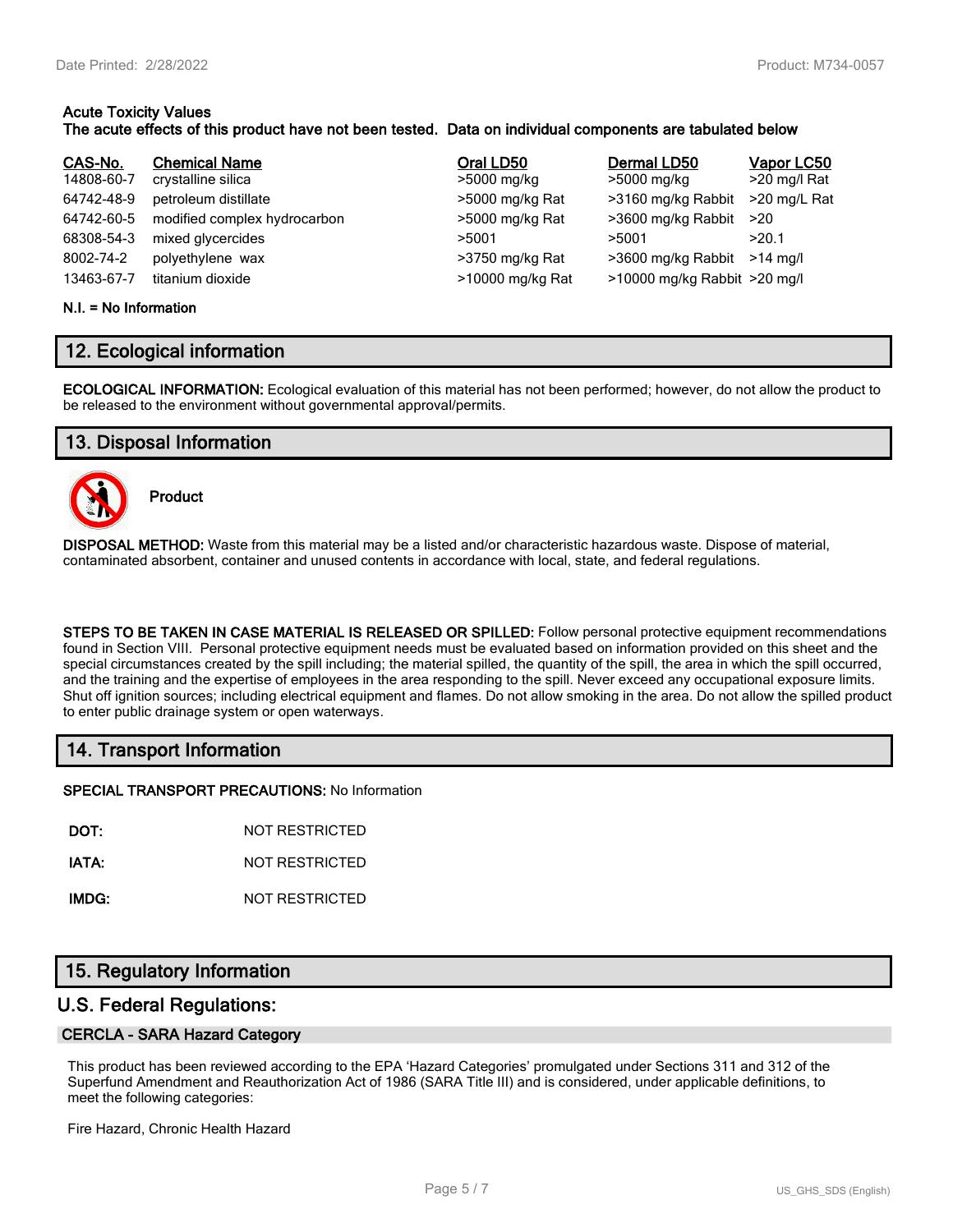#### **SARA SECTION 313**

This product contains the following substances subject to the reporting requirements of Section 313 of Title III of the Superfund Amendment and Reauthorization Act of 1986 and 40 CFR part 372:

No Sara 313 components exist in this product.

#### **TOXIC SUBSTANCES CONTROL ACT**

This product contains the following chemical substances subject to the reporting requirements of TSCA 12(B) if exported from the United States:

#### **Chemical Name CAS-No.**

zinc 7440-66-6 lead 7439-92-1

## **U.S. State Regulations:**

## **CALIFORNIA PROPOSITION 65**

WARNING: Cancer and Reproductive Harm - www.P65Warnings.ca.gov.

Crystalline Silica, Cancer, 42.3578% Mercury, Reproductive Harm, 0%

## **16. Other Information**

| <b>Revision Date:</b>       | 2/28/2022                                                                                                                                                                                                                                                                                                                                                                            | <b>Supersedes Date:</b> | 7/25/2021 |
|-----------------------------|--------------------------------------------------------------------------------------------------------------------------------------------------------------------------------------------------------------------------------------------------------------------------------------------------------------------------------------------------------------------------------------|-------------------------|-----------|
| <b>Reason for revision:</b> | <b>Product Composition Changed</b><br>Substance Hazard Threshold % Changed<br>Substance and/or Product Properties Changed in Section(s):<br>01 - Product Information<br>02 - Hazards Identification<br>03 - Composition/Information on Ingredients<br>09 - Physical & Chemical Information<br>15 - Regulatory Information<br>16 - Other Information<br>Revision Statement(s) Changed |                         |           |
| Datasheet produced by:      | <b>Regulatory Department</b>                                                                                                                                                                                                                                                                                                                                                         |                         |           |
| <b>HMIS Ratings:</b>        |                                                                                                                                                                                                                                                                                                                                                                                      |                         |           |

| . .<br>-<br>ле<br><br>.<br> |  |  | - --<br>$ -$<br>.<br>лил |  |
|-----------------------------|--|--|--------------------------|--|
|                             |  |  |                          |  |

#### **Volatile Organic Compounds, gr/ltr:** 402

#### **Text for GHS Hazard Statements shown in Section 3 describing each ingredient:**

| H304 | May be fatal if swallowed and enters airways.                   |
|------|-----------------------------------------------------------------|
| H332 | Harmful if inhaled.                                             |
| H340 | May cause genetic defects.                                      |
| H350 | May cause cancer.                                               |
| H351 | Suspected of causing cancer.                                    |
|      | cons for CHS Dictograms shown in Section 3 describing each ingr |

**Icons for GHS Pictograms shown in Section 3 describing each ingredient:**

**GHS07**